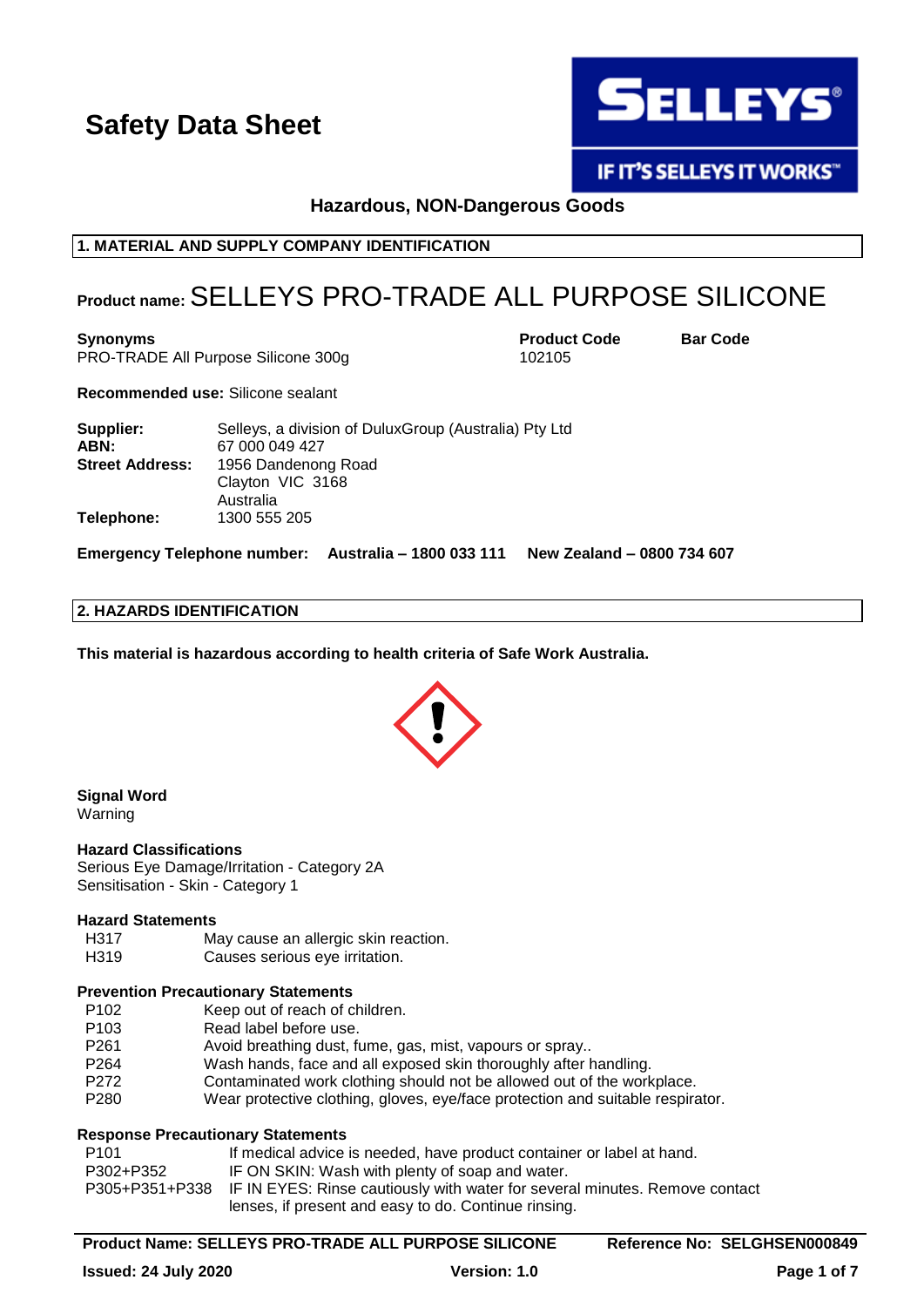

| P333+P313 | If skin irritation or rash occurs: Get medical advice/attention. |
|-----------|------------------------------------------------------------------|
| P337+P313 | If eye irritation persists: Get medical advice/attention.        |
| P363      | Wash contaminated clothing before reuse.                         |

### **Storage Precautionary Statement**

Not allocated

#### **Disposal Precautionary Statement**

P501 Dispose of contents/container in accordance with local, regional, national and international regulations.

#### **Poison Schedule:** Not Applicable

#### **DANGEROUS GOOD CLASSIFICATION**

Not classified as Dangerous Goods by the criteria of the "Australian Code for the Transport of Dangerous Goods by Road & Rail" and the "New Zealand NZS5433: Transport of Dangerous Goods on Land".

| 3. COMPOSITION INFORMATION                                           |               |                   |
|----------------------------------------------------------------------|---------------|-------------------|
| <b>CHEMICAL ENTITY</b>                                               | CAS NO        | <b>PROPORTION</b> |
| 2-Butanone, O,O',O"-(methylsilylidyne)trioxime                       | 22984-54-9    | $1 - 10 \%$ (w/w) |
| 2-Butanone, O,O',O"-(ethenylsilylidyne)trioxime                      | 2224-33-1     | $<$ 1 % (w/w)     |
| Methyl ethyl ketoxime                                                | $96 - 29 - 7$ | $<$ 1 % (w/w)     |
| N-[3-(Trimethoxysilyl)propyl]ethylenediamine                         | 1760-24-3     | $<$ 1 % (w/w)     |
| Ingredients determined to be non-hazardous or below reporting limits |               | <b>Balance</b>    |
|                                                                      |               | 100%              |
|                                                                      |               |                   |

#### **4. FIRST AID MEASURES**

If poisoning occurs, contact a doctor or Poisons Information Centre (Phone Australia 131 126, New Zealand 0800 764 766).

**Inhalation:** Remove victim from exposure - avoid becoming a casualty. Remove contaminated clothing and loosen remaining clothing. Allow patient to assume most comfortable position and keep warm. Keep at rest until fully recovered. Seek medical advice if effects persist.

**Skin Contact:** Effects may be delayed. If skin or hair contact occurs, remove contaminated clothing and flush skin and hair with running water. If swelling, redness, blistering or irritation occurs seek medical assistance.

**Eye contact:** If in eyes, hold eyelids apart and flush the eyes continuously with running water. Continue flushing until advised to stop by the Poisons Information Centre or a Doctor; or for at least 15 minutes and transport to Doctor or Hospital.

**Ingestion:** Rinse mouth with water. If swallowed, do NOT induce vomiting. Give a glass of water to drink. Never give anything by the mouth to an unconscious patient. If vomiting occurs give further water. Seek medical advice.

**PPE for First Aiders:** Wear safety shoes, overalls, gloves, safety glasses. Available information suggests that gloves made from nitrile rubber should be suitable for intermittent contact. However, due to variations in glove construction and local conditions, the user should make a final assessment. Always wash hands before smoking, eating, drinking or using the toilet. Wash contaminated clothing and other protective equipment before storing or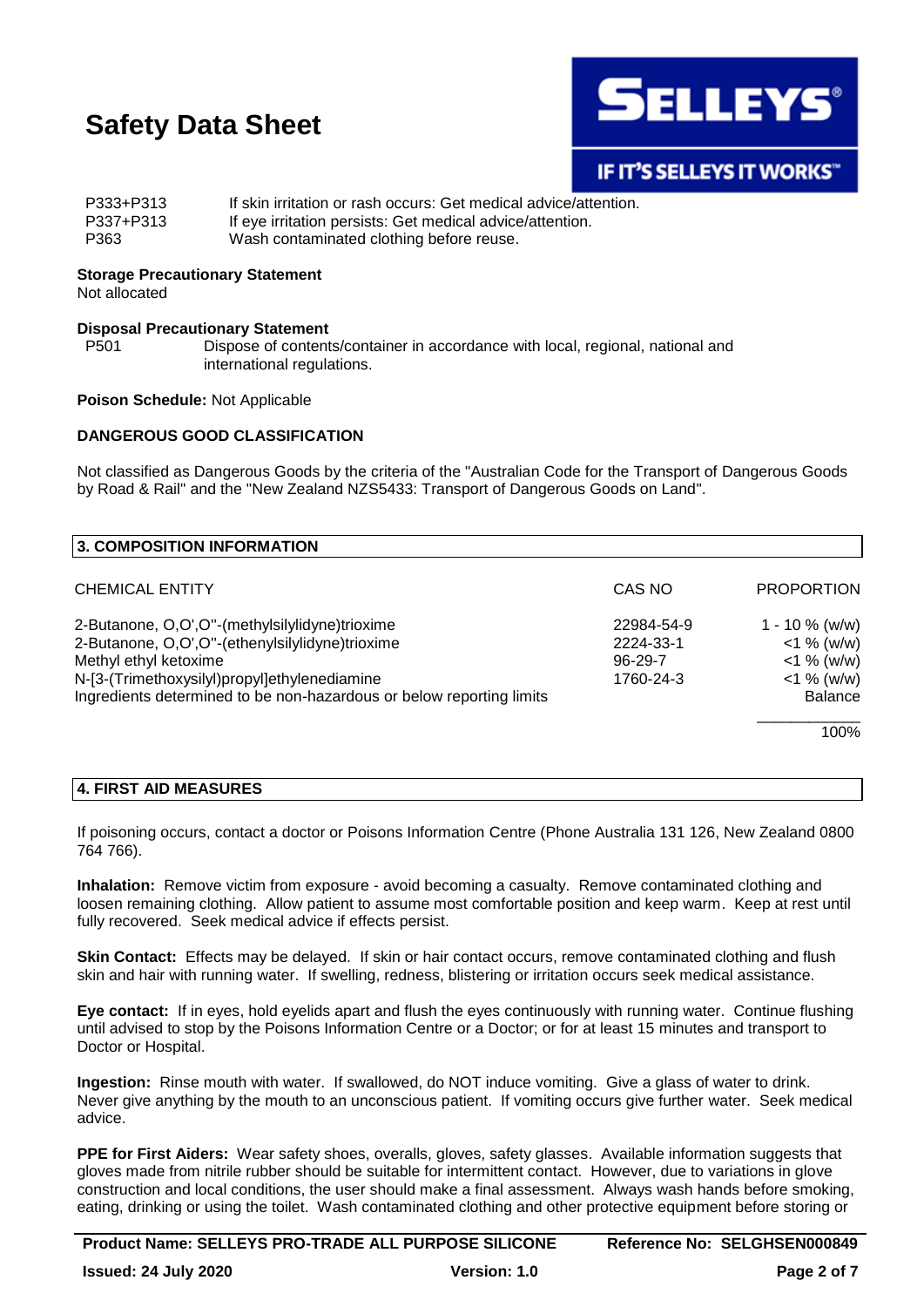**SELLEYS® IF IT'S SELLEYS IT WORKS"** 

re-using.

**Notes to physician:** Treat symptomatically. Effects may be delayed.

#### **5. FIRE FIGHTING MEASURES**

**Hazchem Code:** Not applicable.

**Suitable extinguishing media:** If material is involved in a fire use water fog (or if unavailable fine water spray), alcohol resistant foam, standard foam, dry agent (carbon dioxide, dry chemical powder).

**Specific hazards:** Combustible material.

**Fire fighting further advice:** On burning or decomposing may emit toxic fumes. Fire fighters to wear selfcontained breathing apparatus and suitable protective clothing if risk of exposure to vapour or products of combustion or decomposition.

#### **6. ACCIDENTAL RELEASE MEASURES**

#### **SMALL SPILLS**

Wear protective equipment to prevent skin and eye contamination. Avoid inhalation of vapours or dust. Wipe up with absorbent (clean rag or paper towels). Collect and seal in properly labelled containers or drums for disposal.

#### **LARGE SPILLS**

Clear area of all unprotected personnel. Slippery when spilt. Avoid accidents, clean up immediately. Wear protective equipment to prevent skin and eye contamination and the inhalation of dust. Work up wind or increase ventilation. Cover with damp absorbent (inert material, sand or soil). Sweep or vacuum up, but avoid generating dust. Collect and seal in properly labelled containers or drums for disposal. If contamination of crops, sewers or waterways has occurred advise local emergency services.

#### **Dangerous Goods - Initial Emergency Response Guide No:** Not applicable

#### **7. HANDLING AND STORAGE**

**Handling:** Avoid eye contact and skin contact. Avoid inhalation of dust.

**Storage:** Store in a cool, dry, well-ventilated place and out of direct sunlight. Store away from foodstuffs. Store away from incompatible materials described in Section 10. Store away from sources of heat and/or ignition. Keep container standing upright. Keep containers closed when not in use - check regularly for spills.

#### **8. EXPOSURE CONTROLS / PERSONAL PROTECTION**

**National occupational exposure limits:** No value assigned for this specific material by Safe Work Australia.

**Biological Limit Values:** As per the "National Model Regulations for the Control of Workplace Hazardous Substances (Safe Work Australia)" the ingredients in this material do not have a Biological Limit Allocated.

**Engineering Measures:** Natural ventilation should be adequate under normal use conditions.

**Personal Protection Equipment:** SAFETY SHOES, OVERALLS, GLOVES, SAFETY GLASSES.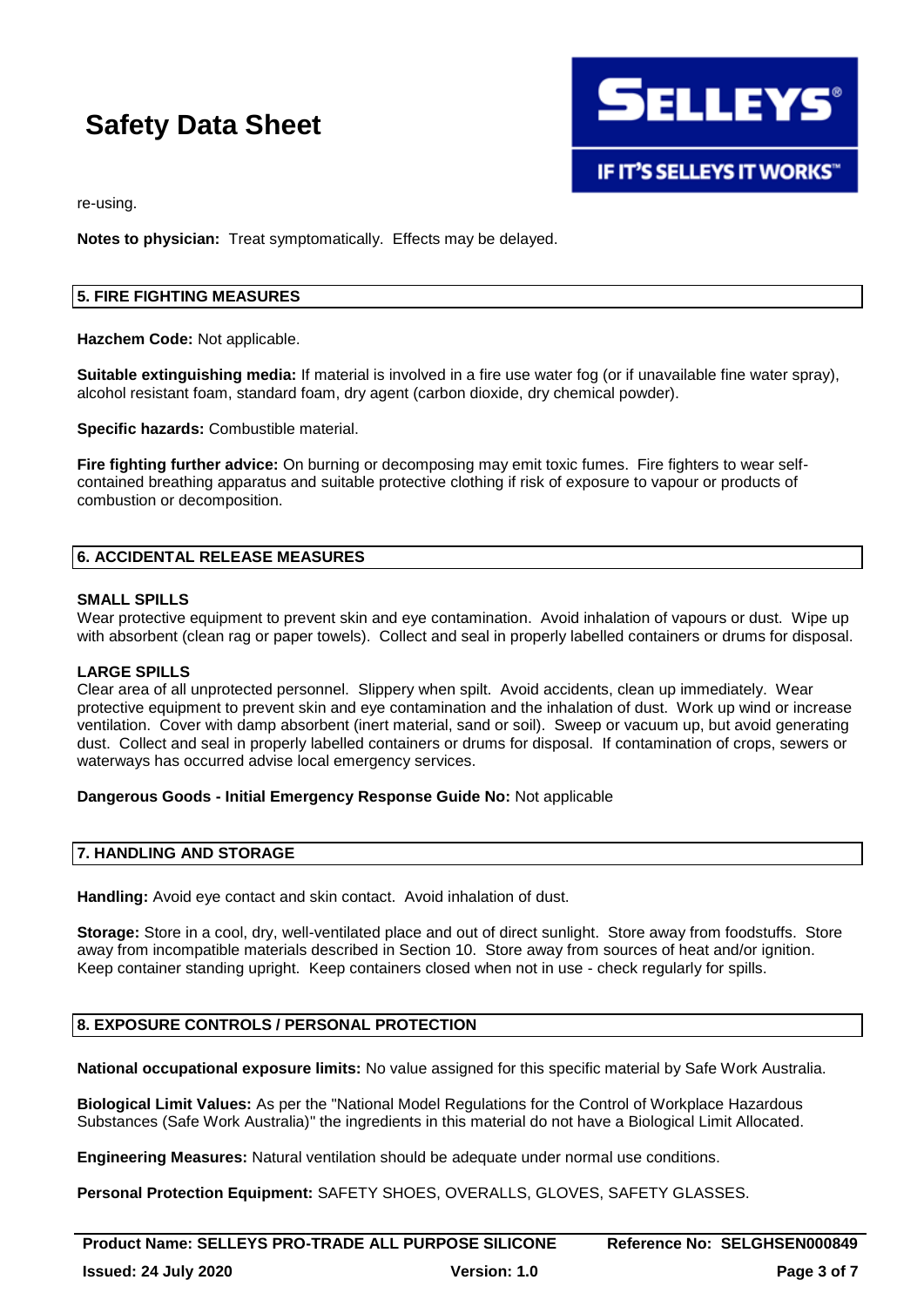

**IF IT'S SELLEYS IT WORKS"** 

Wear safety shoes, overalls, gloves, safety glasses. Available information suggests that gloves made from nitrile rubber should be suitable for intermittent contact. However, due to variations in glove construction and local conditions, the user should make a final assessment. Always wash hands before smoking, eating, drinking or using the toilet. Wash contaminated clothing and other protective equipment before storing or re-using.

**Hygiene measures:** Keep away from food, drink and animal feeding stuffs. When using do not eat, drink or smoke. Wash hands prior to eating, drinking or smoking. Avoid contact with clothing. Avoid eye contact and skin contact. Avoid inhalation of dust. Ensure that eyewash stations and safety showers are close to the workstation location.

#### **9. PHYSICAL AND CHEMICAL PROPERTIES**

| Form:   | Paste          |
|---------|----------------|
| Colour: | Clear          |
| Odour:  | Characteristic |

**Solubility:** Insoluble in water **Specific Gravity:** 1.03 **Relative Vapour Density (air=1):** >1 **Vapour Pressure (20 °C):** N Av **Flash Point (°C):** 96 (CC) **Flammability Limits (%):** N Av **Autoignition Temperature (°C):** N Av **Melting Point/Range (°C):** N App **Boiling Point/Range (°C):** N App **pH:** N App **Viscosity:**  $>$ 21 mm<sup>2</sup>/s @ 40 °C **Total VOC (g/Litre):** N Av

(Typical values only - consult specification sheet)  $N Av = Not available, N App = Not applicable$ 

#### **10. STABILITY AND REACTIVITY**

**Chemical stability:** This material is thermally stable when stored and used as directed.

**Conditions to avoid:** Elevated temperatures and sources of ignition.

**Incompatible materials:** Oxidising agents.

**Hazardous decomposition products:** Oxides of carbon and nitrogen, smoke and other toxic fumes.

**Hazardous reactions:** No known hazardous reactions.

#### **11. TOXICOLOGICAL INFORMATION**

No adverse health effects expected if the product is handled in accordance with this Safety Data Sheet and the product label. Symptoms or effects that may arise if the product is mishandled and overexposure occurs are:

#### **Acute Effects**

**Inhalation:** Material may be an irritant to mucous membranes and respiratory tract.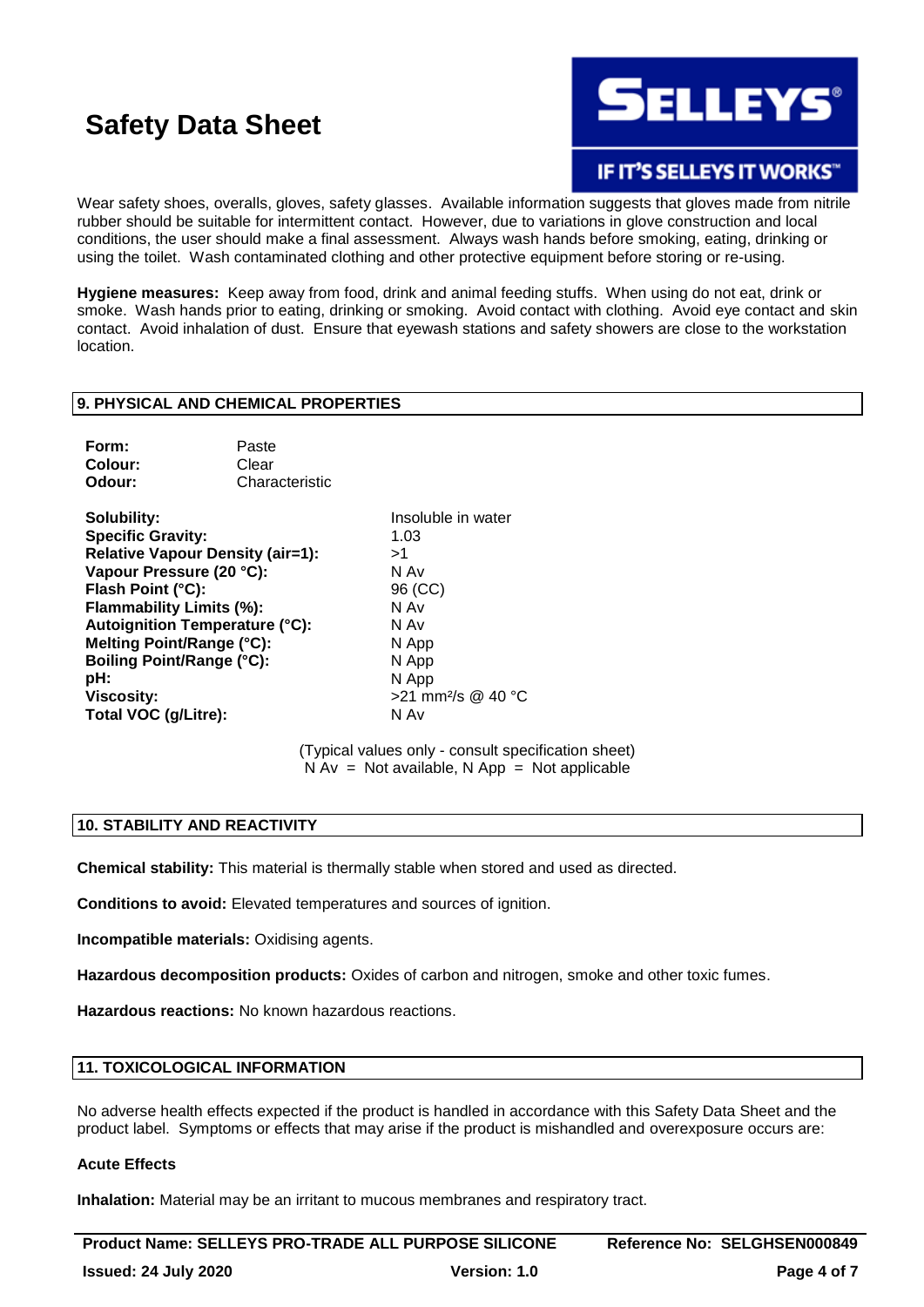

IF IT'S SELLEYS IT WORKS"

**Skin contact:** Contact with skin may result in irritation. A skin sensitiser. Repeated or prolonged skin contact may lead to allergic contact dermatitis.

**Ingestion:** Swallowing can result in nausea, vomiting and irritation of the gastrointestinal tract.

**Eye contact:** An eye irritant. Exposure to the dust may cause discomfort due to particulate nature. May cause physical irritation to the eyes.

#### **Acute toxicity**

**Inhalation:** This material has been classified as non-hazardous. Acute toxicity estimate (based on ingredients):  $LC50 > 5$  ma/L

**Skin contact:** This material has been classified as non-hazardous. Acute toxicity estimate (based on ingredients): >2,000 mg/Kg bw

**Ingestion:** This material has been classified as non-hazardous. Acute toxicity estimate (based on ingredients): >2,000 mg/Kg bw

**Corrosion/Irritancy:** Eye: this material has been classified as a Category 2A Hazard (reversible effects to eyes). Skin: this material has been classified as not corrosive or irritating to skin.

**Sensitisation:** Inhalation: this material has been classified as not a respiratory sensitiser. Skin: this material has been classified as a Category 1 Hazard (skin sensitiser).

**Aspiration hazard:** This material has been classified as non-hazardous.

**Specific target organ toxicity (single exposure):** This material has been classified as non-hazardous.

**Chronic Toxicity**

**Mutagenicity:** This material has been classified as non-hazardous.

**Carcinogenicity:** This material has been classified as non-hazardous.

**Reproductive toxicity (including via lactation):** This material has been classified as non-hazardous.

**Specific target organ toxicity (repeat exposure):** This material has been classified as non-hazardous.

#### **12. ECOLOGICAL INFORMATION**

Avoid contaminating waterways.

**Acute aquatic hazard:** This material has been classified as non-hazardous. Acute toxicity estimate (based on ingredients): >100 mg/L

**Long-term aquatic hazard:** This material has been classified as non-hazardous. Non-rapidly or rapidly degradable substance for which there are adequate chronic toxicity data available OR in the absence of chronic toxicity data, Acute toxicity estimate (based on ingredients): >100 mg/L, where the substance is not rapidly degradable and/or BCF  $<$  500 and/or log  $K_{ow}$   $<$  4.

**Ecotoxicity:** No information available.

**Persistence and degradability:** No information available.

**Bioaccumulative potential:** No information available.

**Product Name: SELLEYS PRO-TRADE ALL PURPOSE SILICONE Reference No: SELGHSEN000849**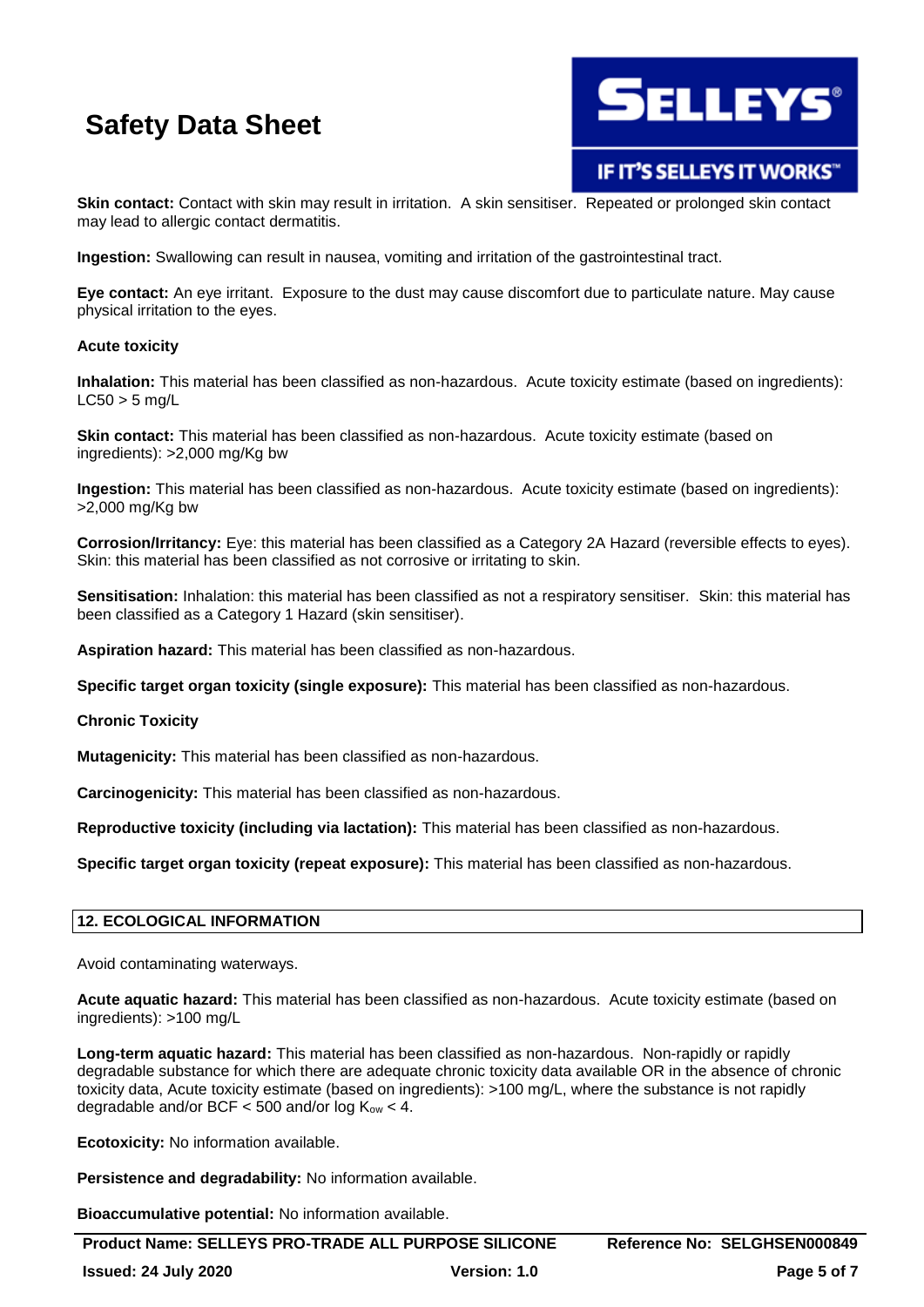

**Mobility:** No information available.

#### **13. DISPOSAL CONSIDERATIONS**

Persons conducting disposal, recycling or reclamation activities should ensure that appropriate personal protection equipment is used, see "Section 8. Exposure Controls and Personal Protection" of this SDS.

If possible material and its container should be recycled. If material or container cannot be recycled, dispose in accordance with local, regional, national and international Regulations.

#### **14. TRANSPORT INFORMATION**

#### **ROAD AND RAIL TRANSPORT**

Not classified as Dangerous Goods by the criteria of the "Australian Code for the Transport of Dangerous Goods by Road & Rail" and the "New Zealand NZS5433: Transport of Dangerous Goods on Land".

#### **MARINE TRANSPORT**

Not classified as Dangerous Goods by the criteria of the International Maritime Dangerous Goods Code (IMDG Code) for transport by sea.

#### **AIR TRANSPORT**

Not classified as Dangerous Goods by the criteria of the International Air Transport Association (IATA) Dangerous Goods Regulations for transport by air.

#### **15. REGULATORY INFORMATION**

#### **This material is not subject to the following international agreements:**

Montreal Protocol (Ozone depleting substances) The Stockholm Convention (Persistent Organic Pollutants) The Rotterdam Convention (Prior Informed Consent) Basel Convention (Hazardous Waste) International Convention for the Prevention of Pollution from Ships (MARPOL)

#### **This material/constituent(s) is covered by the following requirements:**

• All components of this product are listed on or exempt from the Australian Inventory of Chemical Substances (AICS).

• All components of this product are listed on or exempt from the New Zealand Inventory of Chemical (NZIoC).

**HSNO Group Standard:** HSR002680 - Surface Coatings and Colourants (Combustible, Toxic [6.7]) Group Standard

#### **16. OTHER INFORMATION**

Reason for issue: First Issue

This Safety Data Sheet has been prepared by Chemical Data Services Pty Ltd (chemdata.com.au) on behalf of its client.

Safety Data Sheets are updated frequently. Please ensure that you have a current copy.